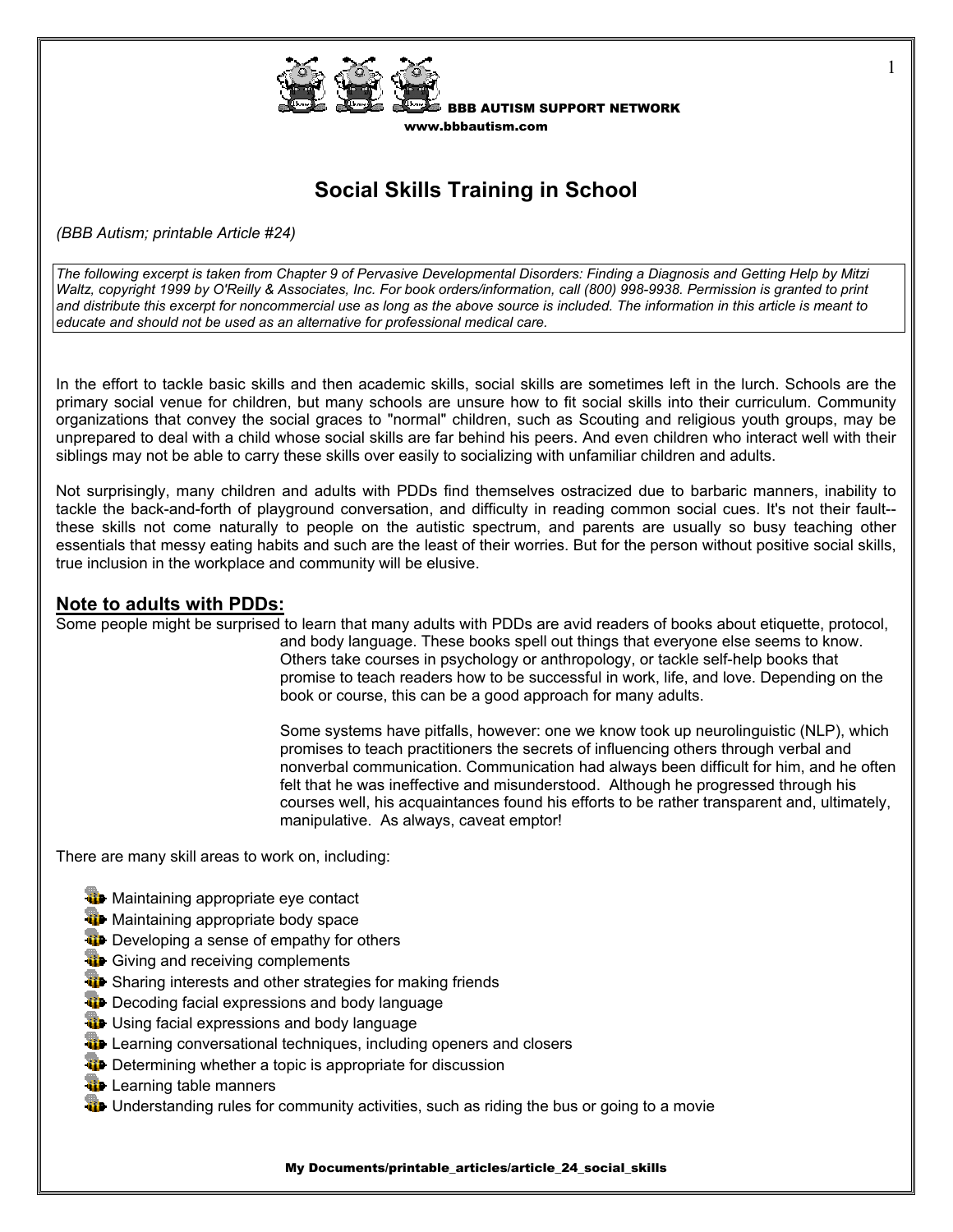

- **T** Understanding dating and sexual etiquette
- **Learning grooming techniques and expectations**
- **II** Interacting with authority figures
- **Using observation to determine appropriate behavior, dress, and manners in a new social situation**

Developing and using self-calming techniques can be one of the most important social skills your child will ever learn. These techniques help your child develop a self-righting mechanism of sorts, preventing embarrassing meltdowns that lead to ostracism.

Many schools are implementing variations on the theme of friendship clubs or social-skills clubs. These are small, adultsupervised groups of children brought together to help one or more children in the group learn appropriate social behavior. The adult--and eventually the other children--acts as a social-skills coach.

One of the best mechanisms for teaching appropriate social behavior is the use of social stories, a special kind of storytelling originally developed by educator Carol Gray. Social stories provide the child with a narrative about events that are going to happen or that should happen. They are short, easy to remember, and can be told over and over to help the child internalize what's expected. Here's a sample of a social story:

## **James Is a Good Bus Rider**

When James gets ready for school in the morning, he has his coat and backpack ready before the school bus arrives.

When the bus comes, he gives his mom a hug and gets on the bus right away.

**The** James sits in the seat right behind the driver as soon as he gets on the bus. He puts on his seat belt. Then he puts his backpack on his lap.

**The Sometimes James talks to his friends when he is riding the bus. They talk quietly.** 

**T** Sometimes James draws pictures or looks at a book while he is riding the bus. He makes sure that his paper, crayons, and books are in his backpack when the bus gets to school.

If someone bothers James on the bus, he can ask the bus driver for help.

When the bus gets to school, James is the first to get off the bus. He waits with Mr. Smith until all of the children have gotten off the bus, and then they walk to class in a line.

You'll notice that the story is about all the good things that James does, or should do, on the bus. It isn't a list of "don'ts," no matter how tempting it might be to add a line like "James doesn't hit or bite the other children on the bus."

"Sometimes" lines like the ones in the example above can be very important for autistic spectrum children, who have a tendency to get stuck in very specific routines. These lines introduce and emphasize the idea of flexibility: sometimes we do X, and sometimes we do Y.

Some parents and teachers like to set social stories to music, which can make them even easier to remember. Others have made them into picture books with illustrations or photographs. For example, James might be asked to act out his bus social story while a teacher or parent takes some instant photos. Then the book can be written out one line to a page, with an illustration for each line.

Thick paper and lamination can be used to protect social stories that children want to carry with them.

Social stories can work well for people of all ages, even teenagers and adults.

Social-skills work may actually be harder today than it was 50 years ago, despite everything we've learned about behavior and human development. The rules of society are in flux everywhere, and children may not see the lessons of the home or classroom reinforced in everyday life. For children who tend to take rules very seriously, this can make life quite

### My Documents/printable\_articles/article\_24\_social\_skills